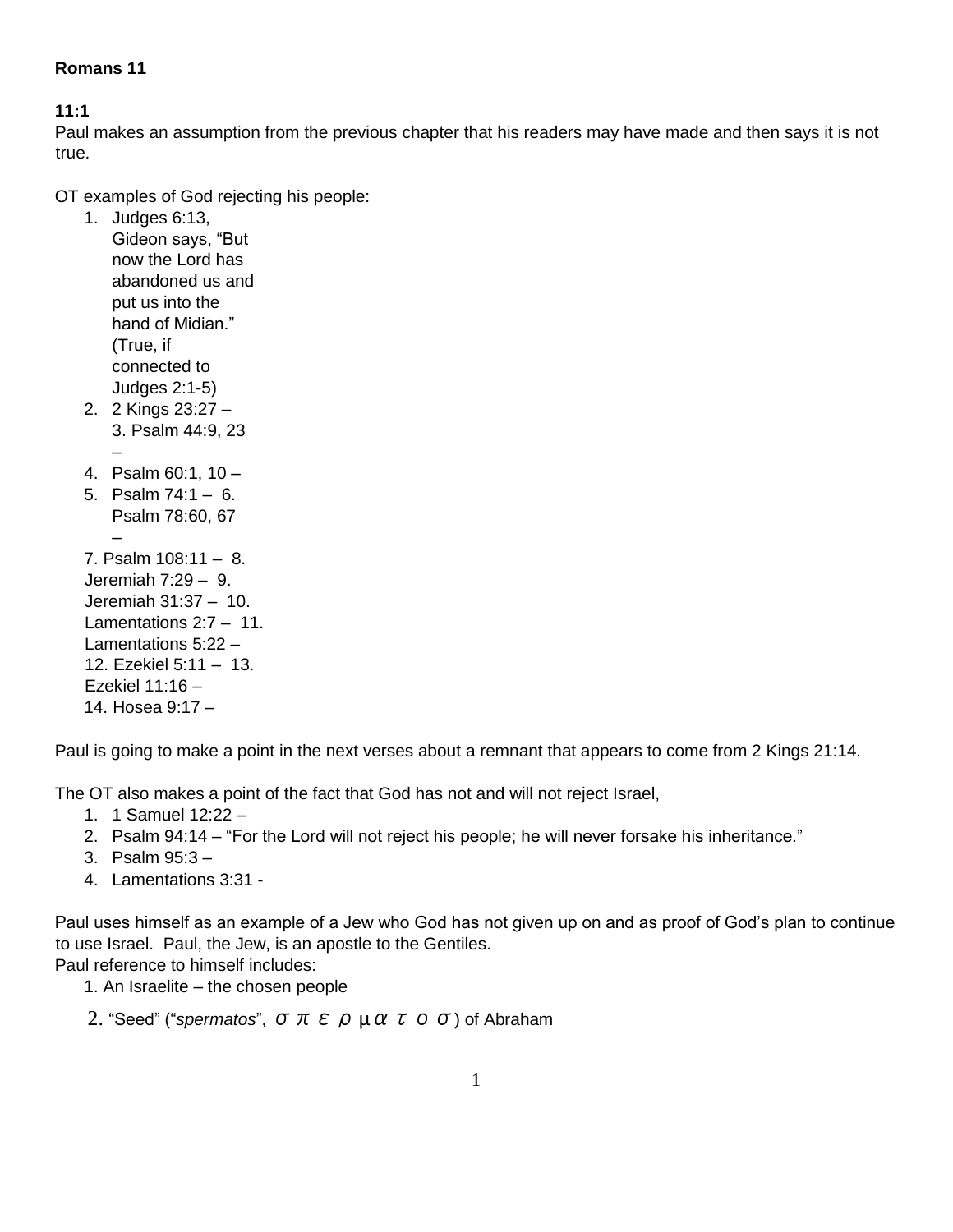3. "Tribe" of Benjamin which would include Paul in the faithful tribe that stayed with Judah in the southern kingdom and is a contrast to the northern 10 tribes who quickly went astray.

So, Paul may be setting himself up to appear in a similar position as Elijah who is mentioned in the next verse. Paul would then be saying, "I am an Israelite who has remained faithful. If anyone is going to say Israel has been rejected by God it would be me (Paul) since I am the only one left!" But, of course, Paul knows he will be rebuked by OT verses, God's words to Elijah and the actual reality of what is happening in the history of salvation. So Paul presses on for the answer.

#### **11:2**

God can not reject his own plan. This refers to the people of Israel as a nation and their purpose.

Amos 3:2 "You only have I chosen of all the families of the earth; therefore I will punish you for all your sins."

"his people" is used in 11:2 just as it was used in 11:1. In 11:1 "his people" clearly refers to the nation of Israel. So, in 11:2 "his people" should also be understood as the nation of Israel as the people God foreknew. The phrase does not refer to some of the Israelites who God foreknew. God foreknew the nation, and many in that nation perished.

"whom he foreknew" refers to the fact that God knew the character of his "chosen " people before he chose them. Which means God foreknew their future unfaithfulness. Their choosing was based on grace, not Israel's ability to observe the "works" of the Law. This means Israel's unfaithfulness does NOT change the fact that they were chosen. Jacob was chosen and Esau rejected not because of what God knew they would do in the future.

1 Kings 19:10, 14 -

- Elijah pleaded with God against Israel and claimed he was the only one left faithful.
- There were 7,000 left. The point of the 7,000 was not that there were still 7,000 faithful men, but that God's plan was going to move forward through this remnant and leave the rest of the unfaithful in the wake of his judgment.

So, here, Paul introduces the concept of the "remnant" that will receive the blessing and fulfillment of the "chosen" people.

Within the whole of the "foreknown" and "chosen" people of Israel there was always a remnant that believed and remained faithful.

### **11:3-4**

In the days of apostasy Israel still had a remnant then.

The same is true in Paul's day. Israel will never be left without a remnant for the future.

Throughout the OT and into Paul's day there was always a remnant of the chosen people who believed and received the blessing. This will be true of Israel in the future, also.

### **11:5**

| "outos oun   kai  en to  nun   kairo"     |  |  |  |
|-------------------------------------------|--|--|--|
| "thus therefore also in the present time" |  |  |  |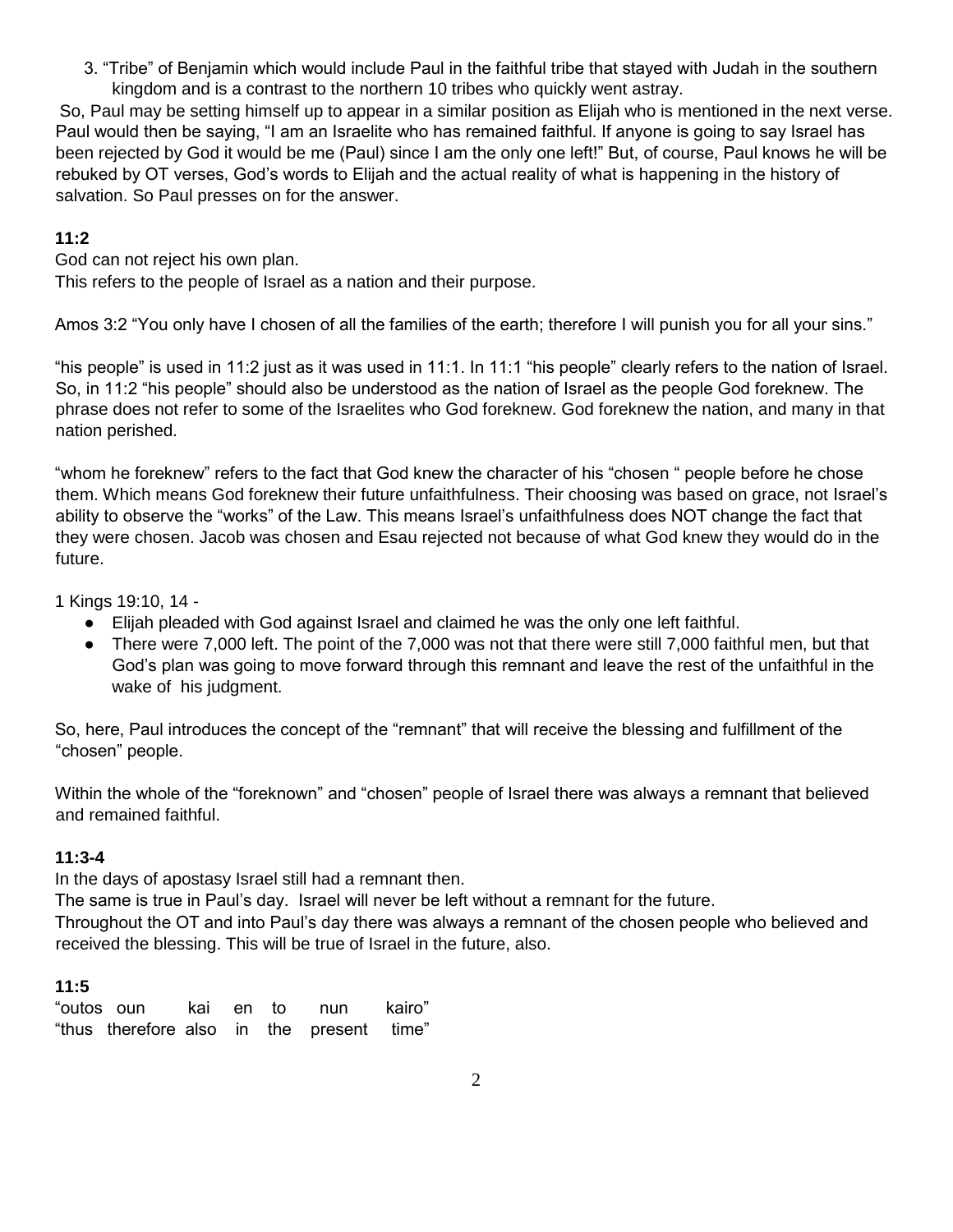- Notice Paul's use of THREE connectives in a sequence to begin this statement: "Thus therefore also". Any one single connective would have worked: "Thus", or "Therefore" or "Also". But Paul used three in a row.
- The use of THREE connectives is to point out that what proceeded is much more than a good point of argumentation, but is to secure the fact that God has used the "chosen by grace" and their "remnant" to fulfill his purpose many times in the past, and God is currently in the process of doing it again in a greater eschatological way in Paul's ministry.
- God's use of the remnant of the chosen is not a surprise to God or an adjustment to his plan, but it is actually how God foreknew his plan was going to be accomplished.
- Elijah's ministry experience was similar to Paul's ministry experience. One exception is that Paul understands what is going on in the historical plan of salvation. Elijah was confused and became depressed/hopeless, and, was rightfully rebuked by the Lord.

| $E$ $\nu$ | τω  | $\nu$ v $\nu$ | καιρω |
|-----------|-----|---------------|-------|
| "In       | the | present       | time" |

Five times  $VUVK\alpha L\alpha W$  occur together in Paul's writing:

- $\bullet$  Romans 3:26 "He did it to demonstrate his justice at the present time, so as to be just and the one who justifies those who have faith in Jesus."
- Romans 8:18 "sufferings of the now time"
- $\bullet$  2 Corinthians 6:2 "I tell you, now is the time of God's favor"

"Remnant chosen by grace" - This is in contrast to "works of the Law". They are still God's chosen people, or covenant people. There is a remnant in existence in Paul's day because of the same principle they began with in Abraham's day.

God's grace chose them, it was NOT their works that made them God's people.

Micah 5:7-8, "Then the **remnant of Jacob** shall be in the midst of many peoples like dew from the LORD, like showers on the grass, which delay not for a man nor wait for the children of man. And the remnant of Jacob shall be among the nations, in the midst of many peoples, like a lion among the beasts of the forest, like a young lion among the flocks of sheep, which, when it goes through, treads down and tears in pieces, and there is none to deliver."

Zechariah 8:12 referring to the exiles who had returned from Babylon, "But now I will not deal with the remnant of this people as in the former days, declares the LORD of hosts. For there shall be a sowing of peace. The vine shall give its fruit, and the ground shall give its produce, and the heavens shall give their dew. And I will cause the remnant of this people to possess all these things. And as you have been a byword of cursing among the nations, O house of Judah and house of Israel, so will I save you, and you shall be a blessing. Fear not, but let your hands be strong."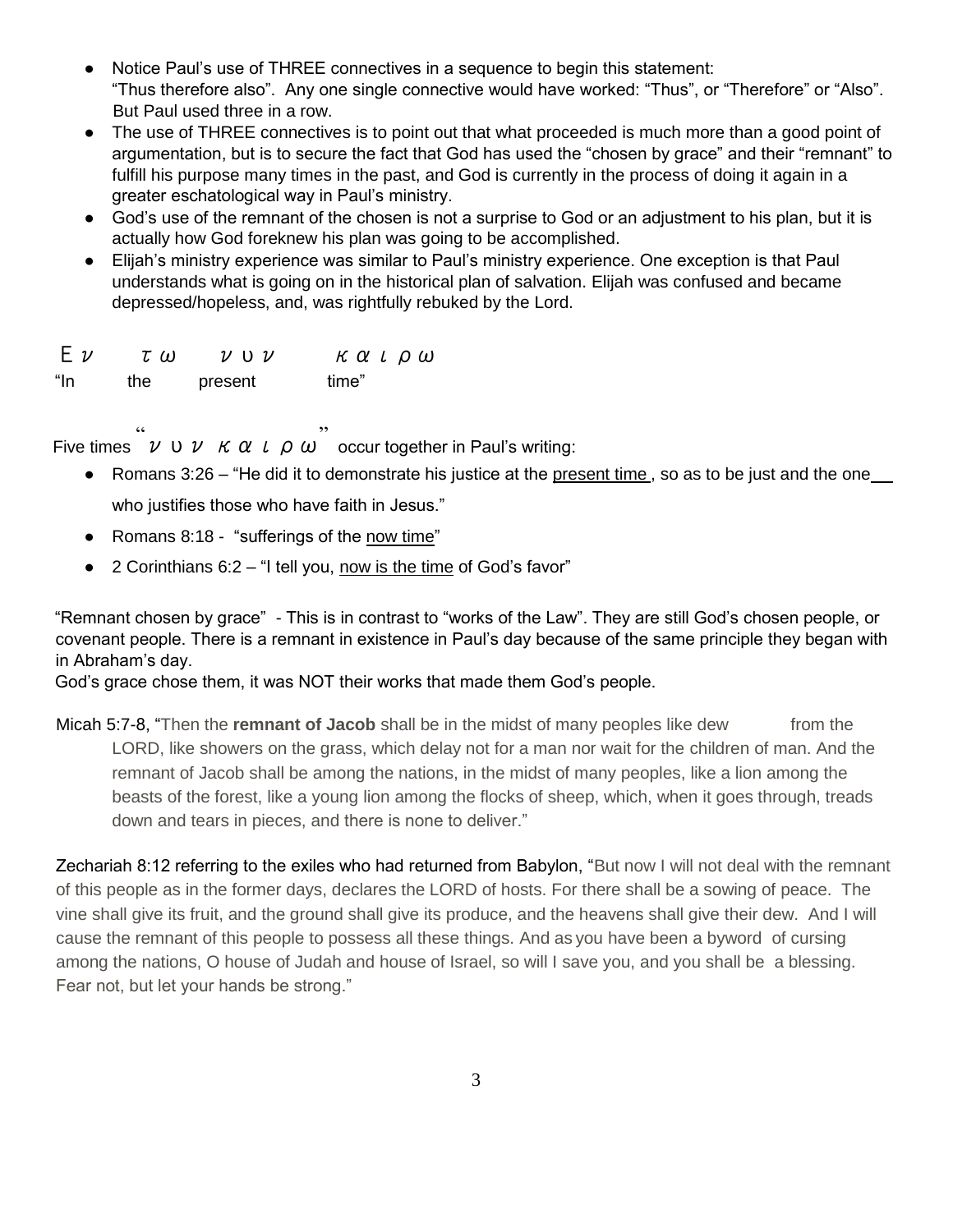### **11:6**

Grace introduced in Romans 1:5 and 3:24 (12x in 3:24-6:15)

The remnant Jews became Christians in Paul's day. Those without faith were left behind.

"Works" refers to the "works of the Law". The context does not support the concept of "good works", but is still a reference to the legalistic "works" of the Jews in demonstrating their "chosen-ness" and "election" by keeping the Law of Moses.

Faith in Jesus Christ was a return to the grace of being God's chosen people. The faith of Abraham. Rejection of Jesus Christ was a continuation of rebellion to God's election by replacing it with self-centered religious "works of the Law".

Paul uses the word "grace" ("charis") 4x in 11:5-6.

If works is even an option then there is no reason to use the word "grace" since the definition of "grace" would have to change. "Grace" would no longer mean "grace."

### **11:7**

This verse is a restating Romans 9:31 by rephrasing the thought. 9:31- "dioko" is replaced in 11:7 with "epizateo" 9:31- "phthano" is replaced in 11:7 with "epitugchano"

"But the elect attained it" of 11:7 restates 9:30

Before in 9:30-32 hardened Israel was contrasted with the believing Gentiles. Here hardened Israel is contrasted with remnant Israel.

What is sought and not obtained is NOT election itself (which refers to the initial acceptance by God). What is sought and NOT obtained here is the benefits of a sustained covenant relationship.

Israel sought it, but only the elect of Israel got it.

Hardening is caused by people who reject God: Pharaoh, Romans 1, 2.

- The word for "hardened" is "*poroo*" which comes from the word "*poros*" which is a kind of marble. The basic meaning is "petrify". It was used in medicine as "causing a stone to form in the bladder or a callus on the hand."
- Used as a metaphor in the NT in:
	- Mark 6:52- "And he got into the boat with them, and the wind ceased. And they were utterly astounded, for they did not understand about the loaves, but their hearts were hardened."
	- Mark 8:17- "And Jesus, aware of this, said to them, "Why are you discussing the fact that you have no bread? Do you not yet perceive or understand?Are your hearts hardened? Having eyes do you not see, and having ears do you not hear? And do you not remember?"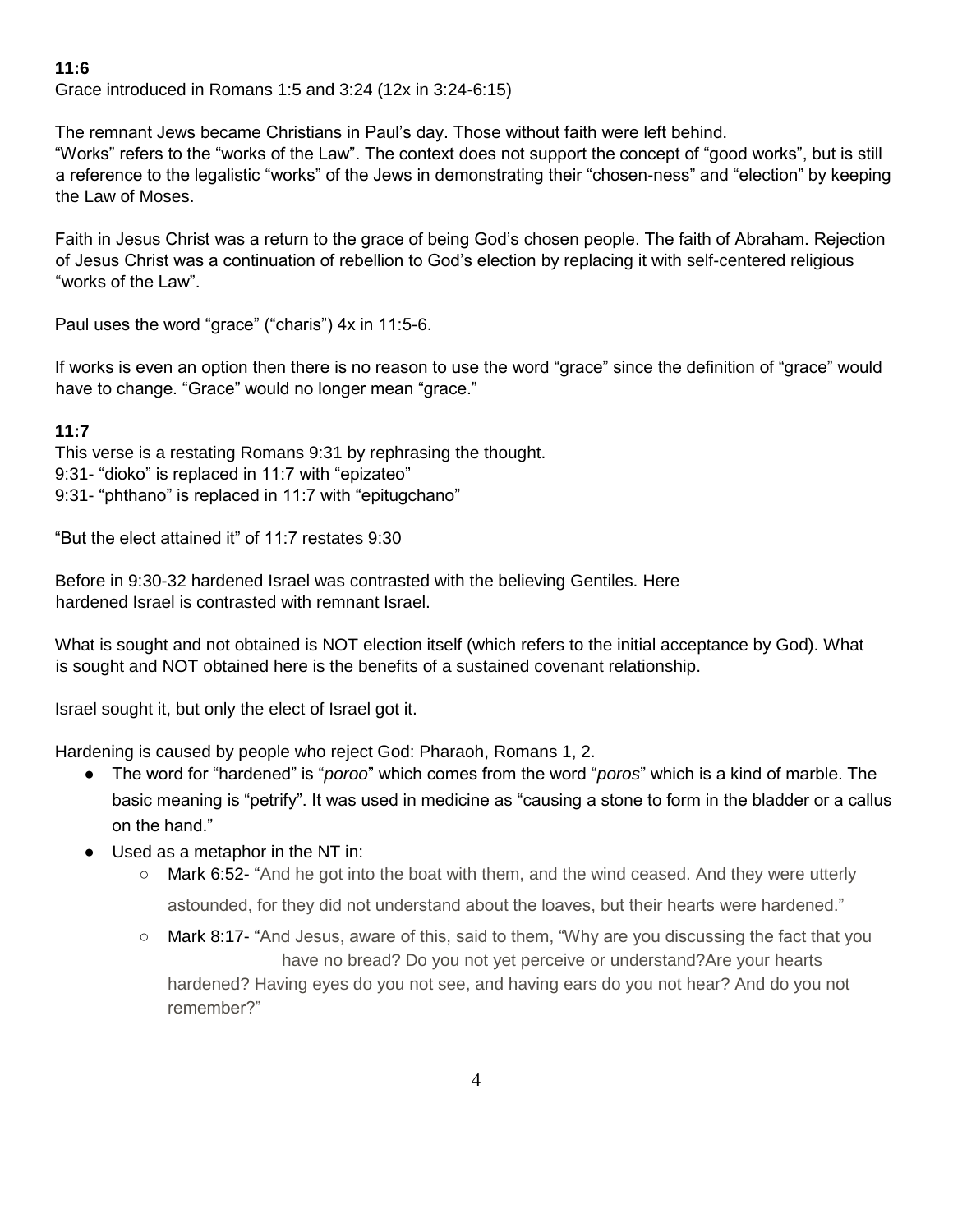○ John 12:40 (Isaiah 6:10)- "Though he had done so many signs before them, they still did not

believe in him, so that the word spoken by the prophet Isaiah might be fulfilled:

"Lord, who has believed what he heard from us, and to whom has the arm of the Lord been revealed?" Therefore they could not believe. For again Isaiah said, "He has blinded their eyes and hardened their heart, lest they see with their eyes, and understand with their heart, and turn, and I would heal them."

Isaiah said these things because he saw his glory and spoke of him. Nevertheless, many even of the authorities believed in him, but for fear of the Pharisees they did not confess it, so that they would not be put out of the synagogue."

○ 2 Corinthians 3:14- "But their minds were hardened. For to this day, when they read the old covenant, that same veil remains unlifted, because only through Christ is it taken away. Yes, to this day whenever Moses is read a veil lies over their hearts. *But when one turns to the Lord, the veil is removed*."

# **11:8**

From Deut. 29:4 and Isaiah 29:10

#### **11:9, 10**

Psalm 69:22, 23 Originally referred to David's enemies and applied to Jesus' enemies. Paul is sees it here as applied to those who reject God and are hardened.

"their table" would be the temple furniture and ritual.

The sacrificial system revealed Jesus but for them it was a reason to reject Christ and stumble.

The table of showbread and meals that were regularly part of the sacrificial system.

The Jews who trusted in the Levitical system rather than on the Christ it revealed would be stumbling over the table and the meals just like they stumbled over the stone. The Jews with hard hearts were more concerned with maintaining religious purity than on believing the promise revealed in the rituals they practiced.

"backs bent" could refer to slavery, a heavy burden, shrinking back in fear, slumped in grief, weakness, groping in blindness. In any case the condition is opposite freedom found in Christ.

### **11:11-31**

There are now two groups of Jews

- a) believing Jews and members of the church
- b) non-believing Jews who as a result of rejecting Christ have been hardened.

This next section focuses on the non-believing Jews. Yet Paul is talking to Gentiles (11:13) The hardening of Israel is not permanent.

There is a two-fold process: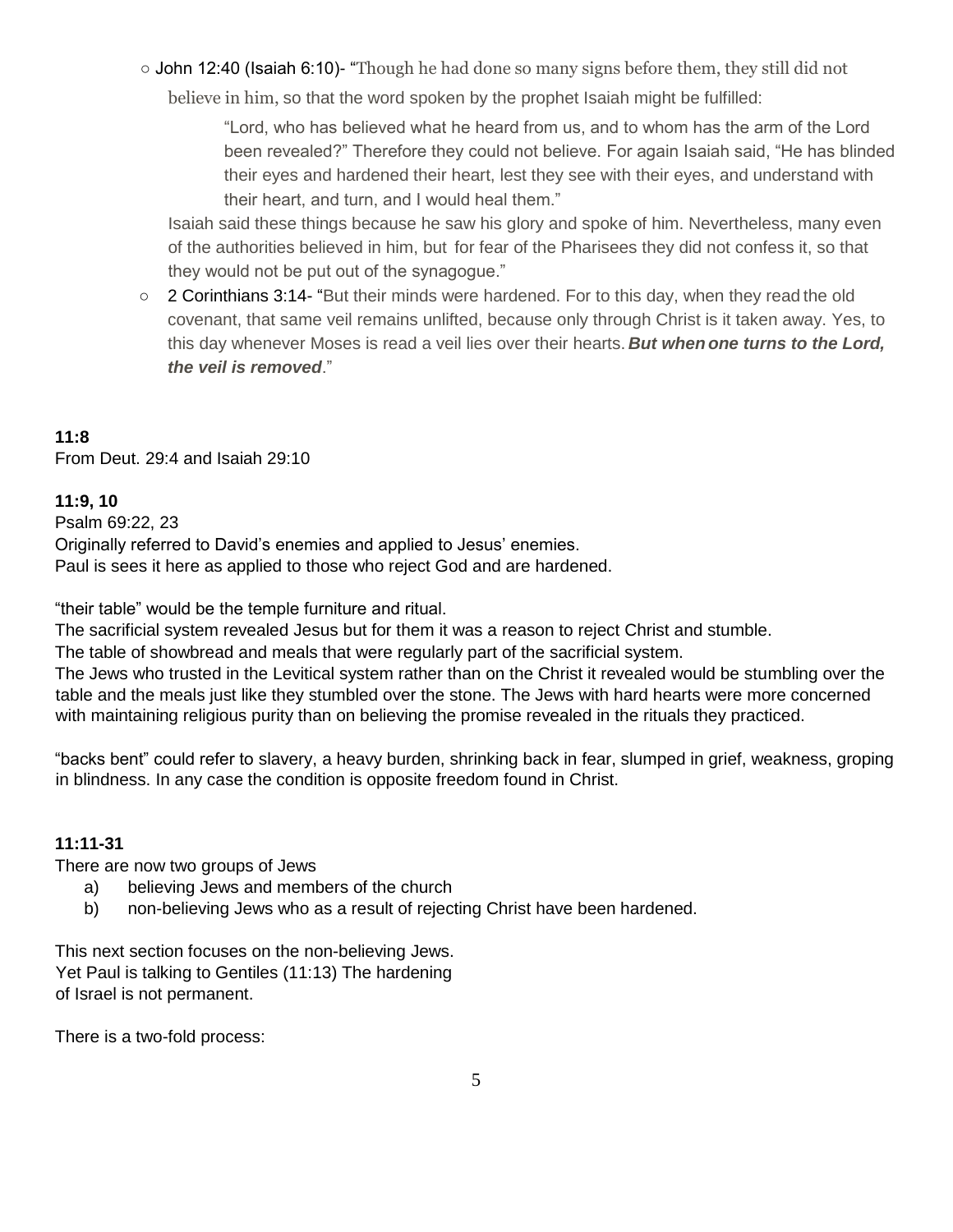- a) Israel rejects Christ and so refuses to go to the Gentiles with the good news. This results in the good news being brought directly to the Gentiles while by-passing the Jews.
- b) Next, Israel will respond to Christ. The results are the end time resurrection.

### **Five sections here:**

## **11-12**

- a) trespass of Israel
- b) salvation for the Gentiles
- c) better things when Israel responds

# **15**

- a) Israel's rejection
- b) Reconciliation of the world
- c) Israel's acceptance be life from the dead

# **17-23**

- a) natural branches broken off
- b) wild branches grafted in
- c) natural branches grafted back in

## **25-26**

- a) Hardeing of Israel
- b) Fullness of Gentiles
- c) all Israel will be saved

## **30-31**

- a) Disobedience of Israel
- b) Mercy for Gentiles
- c) Mercy to Israel

## **11:15**

"rejection" refers to a throwing away or a loss of salvation through Jesus. The Jews did the throwing away.

### **11:16**

The dough is the Jewish people. The first fruit offering is the believing remnant of Paul's day (Rom. 16:5; 1 Cor. 16:15; 2 Thes. 2:13)

## **11:17**

The tree represents the kingdom of God Olive trees were the most cultivated tree in the Mediterranean world The wild olive tree was very unproductive.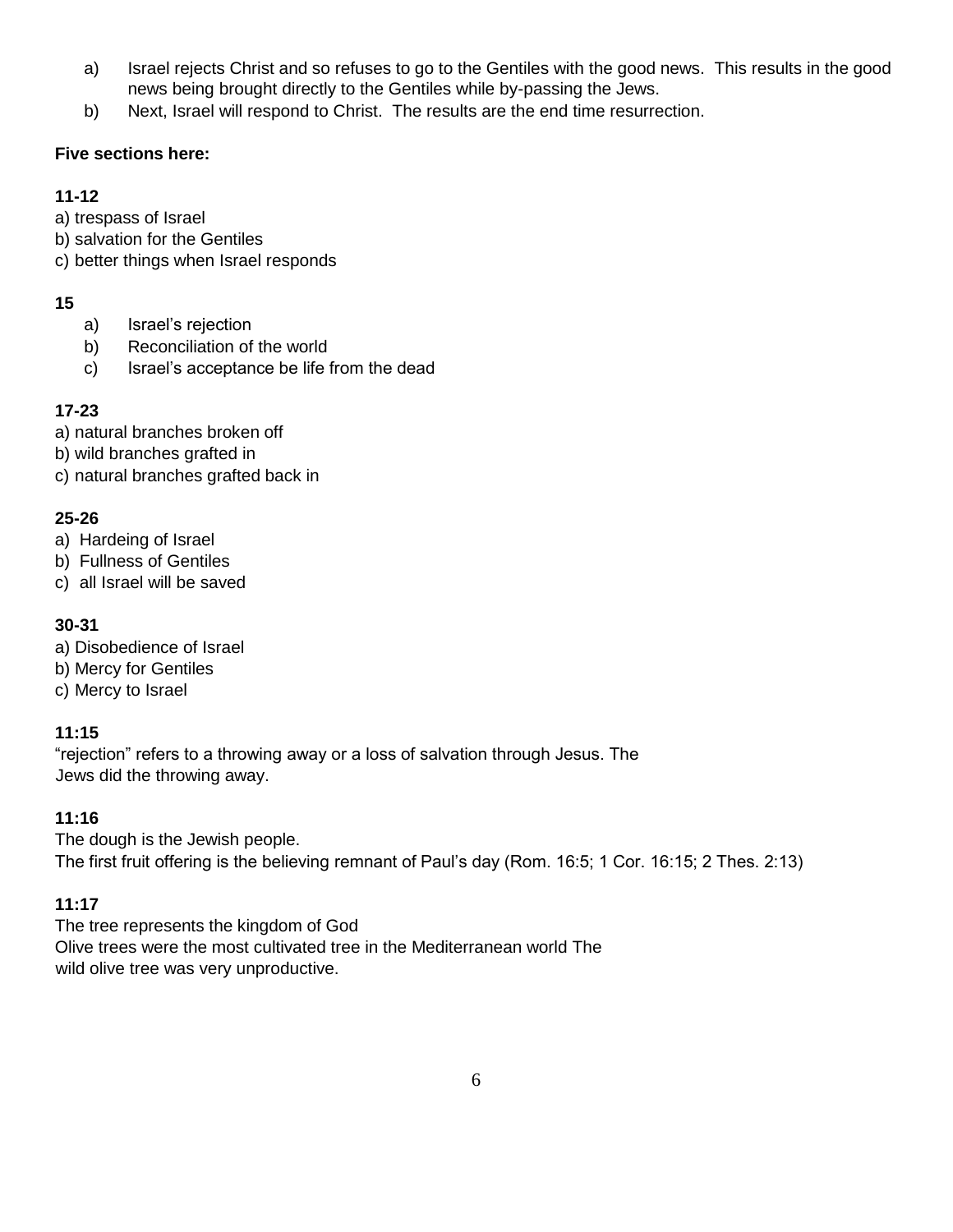#### **11:20**

Jewish believers became proud of their place in God's plan, but were unproductive. Gentiles also need to fear both their arrogance and their lack of productivity.

#### **Romans 11:25-32**

Paul is going to review salvation history concerning Israel one more time in 11:25-32.

**11:25**

This verse begins with "for" which ties it into the verses before it concerning the olive tree.

"Mystery" is "**mysterion**" and does not mean the unknown.

It refers to God's activity in history concerning man's salvation that *has* been revealed to man.

The use of mystery refers to things that had been hidden in the past. It is a technical term used in Jewish apocalyptic verses where God reveals his set purpose to mankind through a prophet.

Daniel 2:17-18, 27-30, 47

Matthew 13:11 (Mark 4:11, Luke 8:10)

Romans 16:25 1 Corinthians 2:1, 7 1 Corinthians 4:1 1 Corinthians 15:51 Ephesians 1:9 Ephesians 3:3, 4, 9 Ephesians 6:19 Colossians 1:26, 27 Colossians 2:2 Colossians 4:3 1 Timothy 3:9, 16

Revelation 1:20 Revelation 10:7 Revelation 17:5, 7

The mystery concerning Israel is immediately stated by Paul:

- a) Israel is the chosen nations
- b) Israel has experienced a hardening in part until Gentiles have come in
	- c) Israel will be saved.

"Conceited" lines up with 11:17-21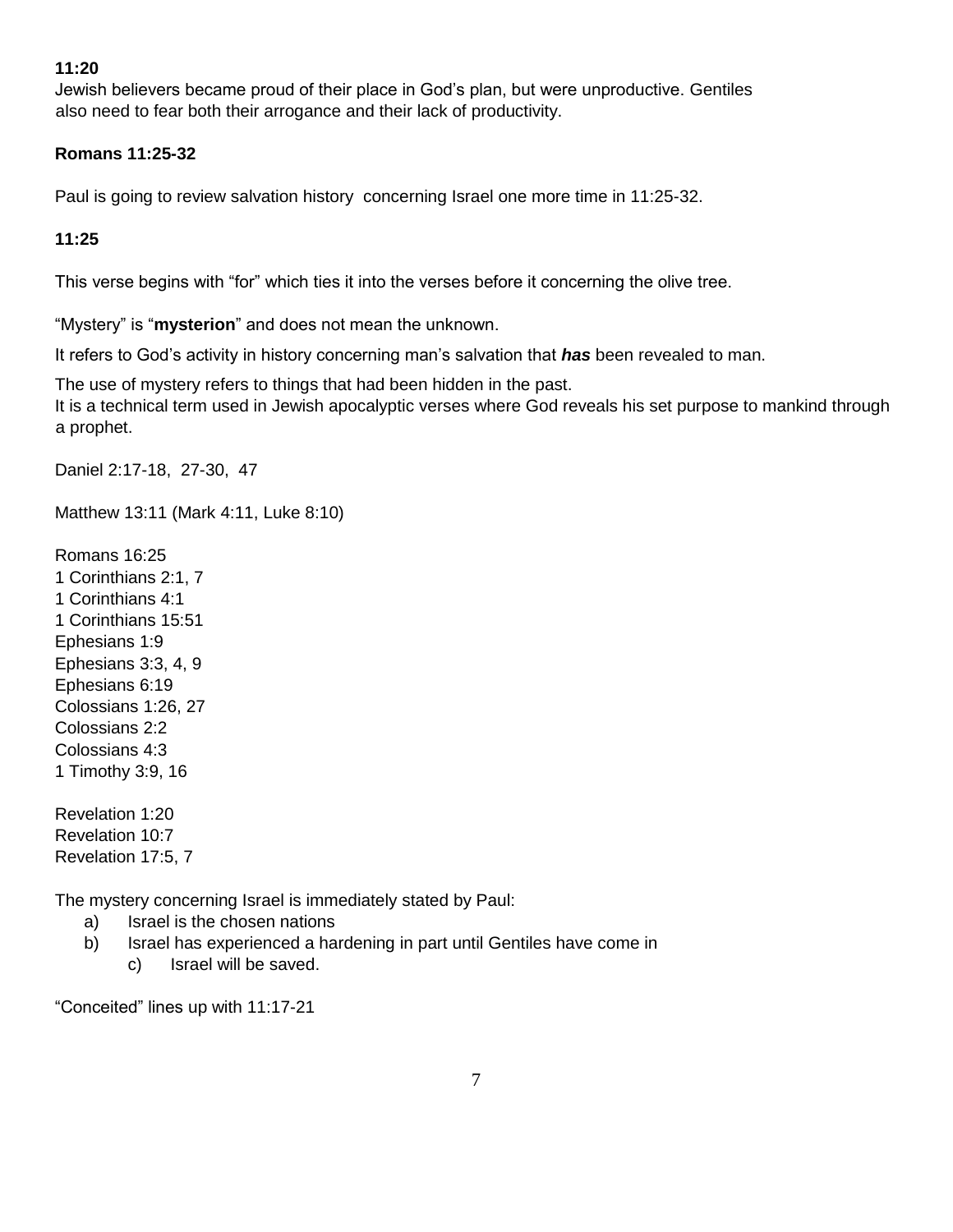The hardening is:

- a) partial
- b) temporal
- c) And a response to Israel having rejected Jesus in Mt. 12 and other places.

This hardening will serve as discipline and eventually bring Israel to God.

In the OT the Gentiles were in darkness and the Jews had God's revelation.

In the NT the Jews are in darkness and the Gentiles walk in the light.

In the End the Jews will need to turn to God out of darkness just like the Gentiles have in the church age.

"Full number" means also "Complete Number"

#### **11:26**

Israel's restoration promised: Deuteronomy 30:1-5 Jeremiah 23:3 Ezekiel 11:17 Ezekiel 36:24 Micah 2:12 Zechariah 10:8-10

"And So" is "houtos" or "in this way" This can mean:

- a) this is the result, "all Israel will be saved
- b) this is how it happens, or, to explain the manner of how all Israel will be saved just as the prophets said or just as Paul has explained.

"All Israel" "pas Israel"

Israel can mean:

- a) the community of believers both Jew and Gentile
- b) the nation of Israel
- c) the believers within Israel

In 9-11 Israel has always meant the nation of Israel. Notice 9:6, "not all who are from Israel are Israel" Paul writes "all Israel" not "every Israelite"

"Salvation" is "sothesetai"

### **11:27**

The quote from Isaiah 59:20, 21 and 27:9 shows to Paul's readers that even the OT predicted these things: a) God will send a deliverer

b) Israel will be godless